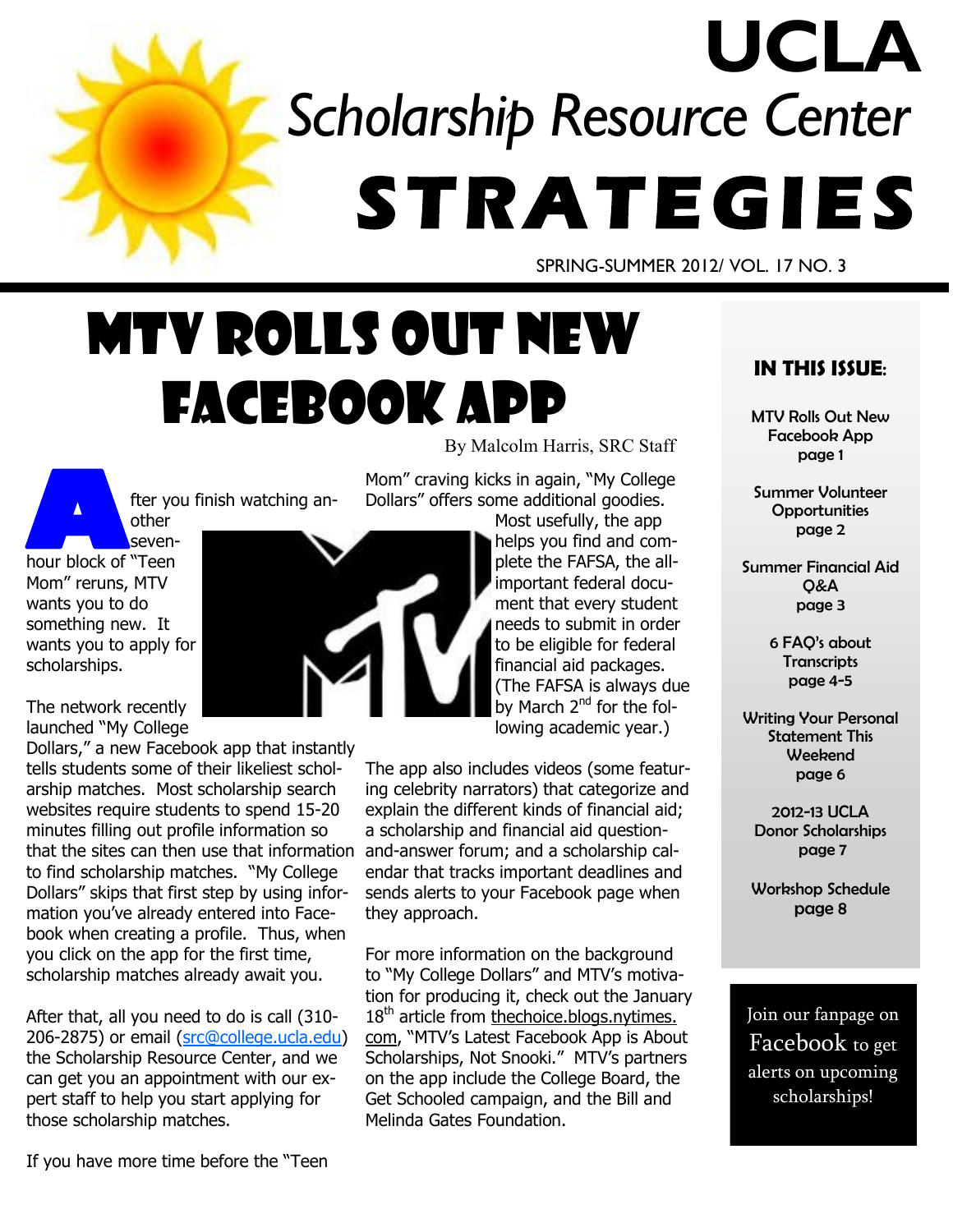# Have **FUN** and Give Back: Summer Volunteer Opportunities

By Katherine Webster, SRC Staff

H ow are you planning on spending your summer vacation? While the SRC certainly recommends that you take a little time to rest and relax (get out that sunscreen! Head to that barbe-

cue! Build that sand castle!), there are also a number of other activities you can pursue over the summer that will help you in the long run. Whether you are taking classes, working, or just relaxing, you should think about making time for volunteer work during the summer months. Summer, with the free time it offers, can be a great season to explore new places and new activities, and can lead to experiences that will make you a strong scholarship applicant. What's more, volunteering is easy! There are hun-

dreds of volunteer opportunities available to you, no matter where you are or how much time you are able to give. Here are a few internet sources to get you started on your search for volunteer positions. **Nationwide and International Listings: Not from** 

### **around here? Volunteer in your home state, or see the world while giving your time**

<http://www.volunteer.gov/gov/>Search for service opportunities by state, as well as by keyword and agency.

[http://www.projects](http://www.projects-abroad.org/)-abroad.org/ Interested in spending a week or two (or more) overseas, tutoring, building schools, or helping in an orphanage? Have you ever wanted to see Africa, Eastern Europe, or South America, to name a few possibilities? This website is a great place to start.

<http://www.hrw.org/about/volunteering> Human Rights Watch offers a number of summer internship positions, both in LA and around the globe. A great opportunity to work with an internationally renowned organization.

### **Volunteering in Los Angeles: Get to Know Your City** <http://www.laworks.com/>

<http://www.volunteerlosangeles.com/>

These are two great search sites for volunteer opportunities in the Los Angeles Area. Check out the Big Brothers Big Sisters program on Volunteer Los Angeles's page, for example, or link to 826 LA, an organization that helps students between the ages of 6 and 18 develop their writing skills- through LA Works. [www.lafoodbank.org](http://www.lafoodbank.org)  The LA foodbank is a longstanding institution with a great track record of helping the hungry in LA. A little help goes a long way with the foodbank!

<http://bfla.bestfriends.org>Love animals, but can't keep them in your dorm or apartment? Volunteer with Best Friends LA. A great way to help our four-footed Angelino friends, and every once in a while, you get to hold a puppy!

### **UCLA Volunteer Programs: Start Locally**

<http://volunteer.ucla.edu/>The UCLA Volunteer Center is a great starter resource for the student in search of service opportunities. Check out their Volunteer Leadership Program, especially. This program lets students suggest and plan their own volunteer projects with the support of the center. Ideal for any student aiming to gain leadership experience.

http://www.uclahealth.org/homepage\_site.cfm?id=11

The UCLA Health System Volunteer Program is another popular choice for on-campus volunteering. Many positions are available in Westwood or within an easy bus ride to the end of campus.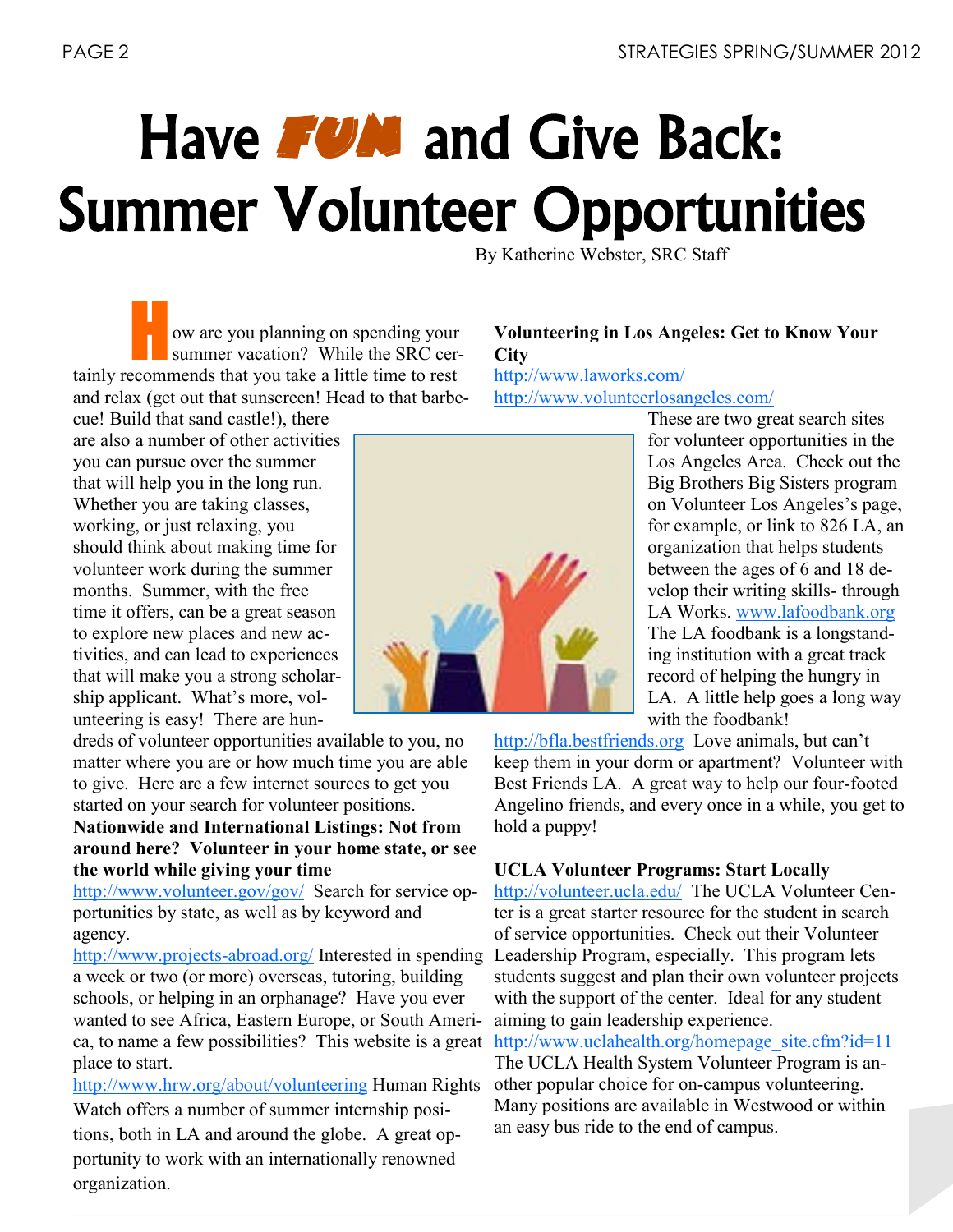

# **Is financial aid available for the summer?**

Summer aid is available to newly admitted and continuing UCLA students enrolled in UCLA Summer Sessions, College Summer Institute, Summer Sessions at another UC (crosscampus enrollment) or UC Summer Travel Program. You can only receive assistance for ONE summer program. Starting in Summer of 2012, financial aid will not be available for Non-UC Study Abroad programs.

## **What type of aid is available during the summer?**

On time applicants , those who submit their FAFSA and/or the summer application by the due date, will be considered for the same types of awards during the summer as during the academic year: Federal, State and University Grants, Federal Perkins and Direct Loans as well as Work-Study (for some programs). Late applicants, those who submit their FAFSA and/or the summer application late, will be considered for Federal Pell Grant and Direct Loans only. Please refer to the summer guides (available under Publications on the UCLA Financial Aid Office website) for additional information about summer sessions.





# **How do I apply for summer financial aid?**

In addition to completing the FAFSA, you must also complete the online Summer Financial Aid Application. The application and filing timeline will vary depending on the summer program for which you seek assistance. The UCLA Summer Session application is available on the UCLA Financial Aid Office website beginning April 1. The priority deadline for submitting the summer application is April 30 to be considered for all types of aid. If your summer application is filed after April 30, and/or your FAFSA is submitted after March 2, you will be considered as a late applicant and the types of aid available to you will be limited. Please check the UCLA FAO's home page for information about applications and deadlines for other summer programs.

Remember, you must apply separately for summer financial aid! For more information visit the UCLA Financial Aid Office website at http://www.fao.ucla.edu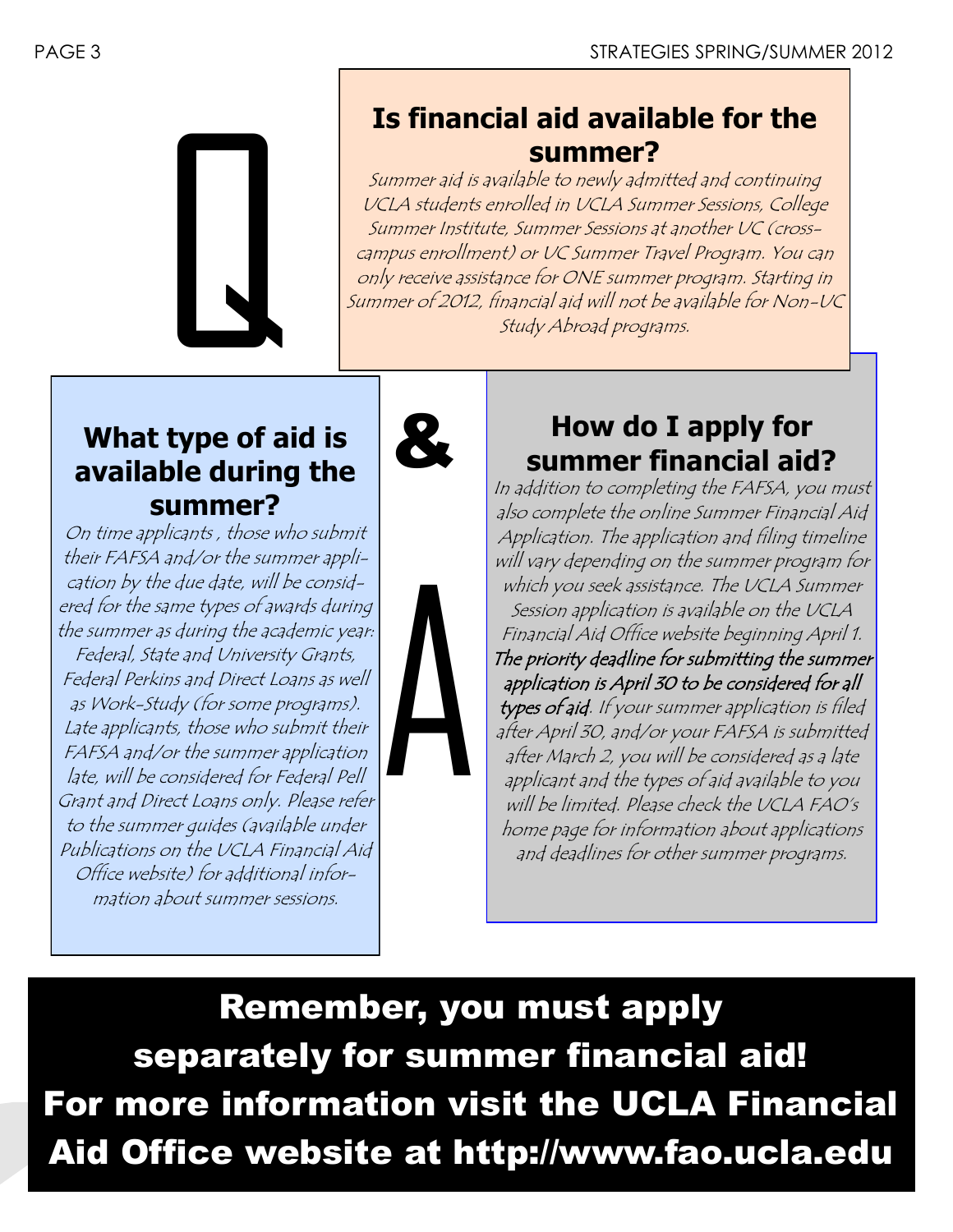# **Six Frequently Asked Questions about Ordering Transcripts**

By Elizabeth Raisanen, SRC staff

W hether you are applying for scholarships, graduate school, or even some jobs, it is a most certain that you will have to order transcripts at least once (but more likely many times) hether you are applying for scholarships, graduate school, or even some jobs, it is almost certain that you will have to order during your undergraduate career. A transcript is a document that details your academic history at an educational institution. Although ordering UCLA transcripts

through URSA (ursa.ucla.edu) is a fairly straightforward process, students are often confused about the differences between the various kinds of transcripts they can order, as well as which is most appropriate for their individual needs. Here are answers to some of the most frequently asked questions about ordering transcripts for scholarship applications.

1) How are official, unofficial, and verification transcripts different from one another?

An official transcript (also known as an "academic transcript") details

your entire academic record at UCLA, including a chronological list of the courses you've taken and your grades in those classes, transfer credits applied to your degree, your cumulative GPA, any academic actions on your record, UCLA degrees awarded (if applicable), and a listing of the courses you are currently taking (if applicable). Official transcripts can only be printed by the Registrar's Office on special security paper, and they will be delivered in a sealed blue envelope. If you break the seal of your official transcript, the transcript becomes unofficial, so if you will be collecting your transcripts to send with your applications, remember not to open the blue envelope. An unofficial transcript (also



called a "student copy") contains all of the same information as the official academic transcript, but it is not printed on special paper. Students are allowed to handle unofficial transcripts, which may be obtained either from your department's undergraduate counselor or in person from the Registrar's Office (1113 Murphy Hall). Unofficial transcripts cannot be ordered online.

> An official verification transcript certifies that you are registered as a UCLA student and that your fees have been paid for the current academic term. It also indicates your enrollment status and lists any degrees you have received from the institution. Verification transcripts can only confirm student status after student fees have been paid for the term. These transcripts do not show courses you have taken or the grades received.

## 2) How much do transcripts cost?

 Unofficial transcripts are free. Official UCLA transcripts cost \$10

each, as do official verification transcripts. (Please note, however, that the fee for a verification transcript is waived if it is being requested for loan or student aid verifications.) The processing time required for both kinds of official transcripts is three business days; one-day expedited processing is available for an additional \$10 (for the entire order, not per transcript). Transcripts can be picked up in person at the Registrar's Office at 1115 Murphy Hall or delivered via standard mail for no additional cost; faxing or other special handling of transcripts, including delivery via courier service, will incur additional costs.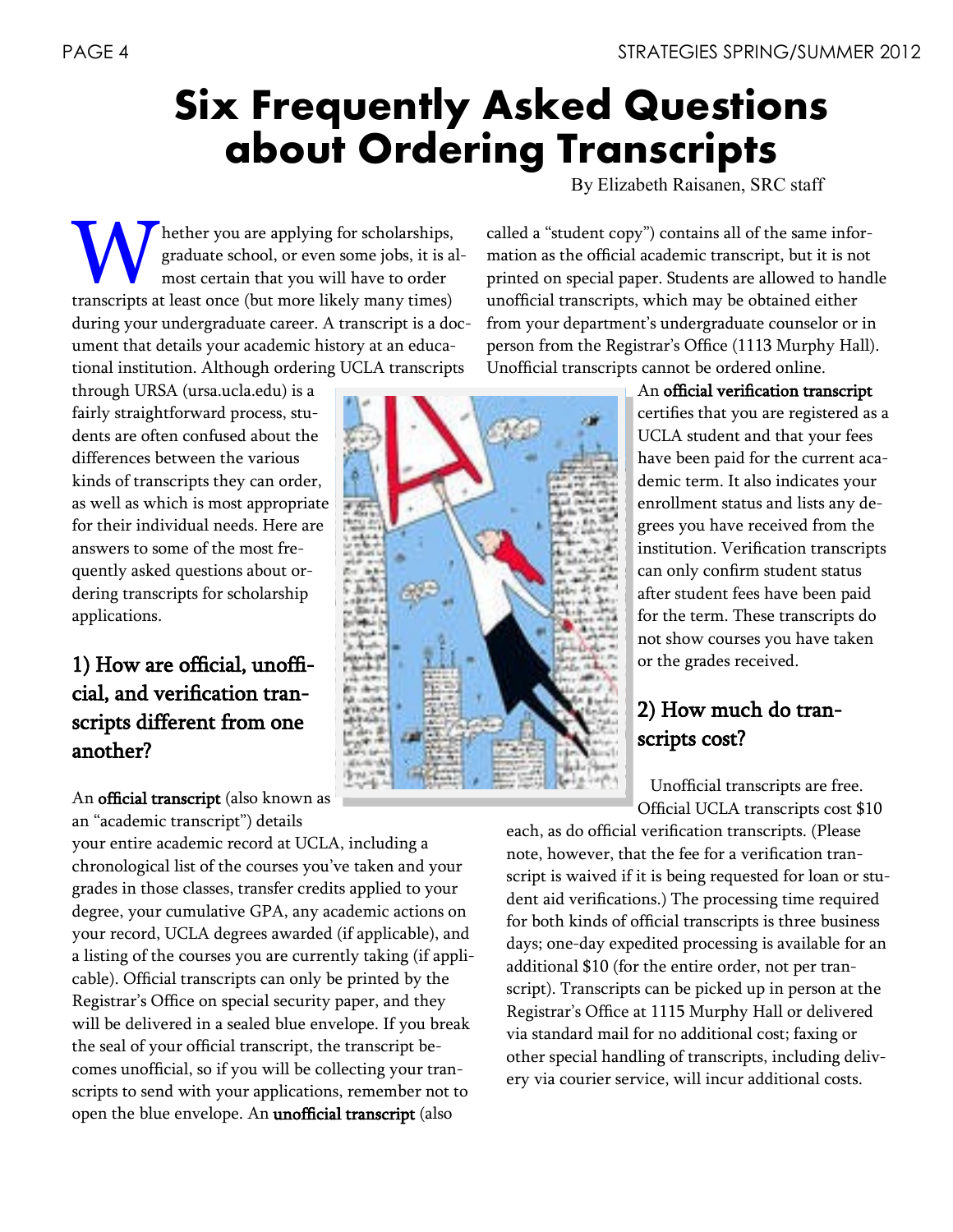## 3) What kinds of transcripts are typically required for scholarship applications?

Unless otherwise indicated, most scholarship applications require academic (whether official or unofficial) rather than verification transcripts. Read each scholarship application carefully to determine whether the scholarship organization requires an official or an unofficial academic transcript. If the organization administering the scholarship doesn't specify a certain kind of transcript, you can probably assume that an unofficial transcript is acceptable, but it doesn't hurt to call the organization to confirm this before you apply.

### 4) Is it better to have the Registrar's Office send official transcripts to me or directly to the scholarship organization?

Again, this largely depends on the application guidelines. If a scholarship organization insists that an official transcript be submitted directly to them by the university, follow their directions and arrange to have the Registrar's Office send your transcript(s) to them. If the application does not specify how the committee wishes to receive your official transcript, however, it is better for you to collect the transcript(s) and send them to the organization with the rest of your application packet to ensure that all of your materials will arrive together and on time.

## 5) I'm a transfer student. Do I need to submit transcripts for scholarship applications from my community college as well as from UCLA?

Unless the application guidelines state otherwise, you will need to submit transcripts from all of the secondary institutions from which you have received a degree and/or established a GPA.

### 6) A scholarship application is asking me to submit an electronic copy of my transcript. How do I do that?

You can produce an electronic copy your transcript yourself by scanning it and then uploading the electronic copy onto your online application. If you don't have access to a scanner, you can ask your department's undergraduate counselor to email an electronic copy of your transcript to you. In these situations, unofficial transcripts are usually acceptable since they cannot be sealed in this format.

One final tip to keep in mind when ordering a transcript is that, unless you are a graduating senior whose final quarter grades and degree have all been posted, you should not order more official transcripts than you will need during any given quarter. If your scholarship search continues into the next quarter, you will have to order new, up-to-date transcripts for those applications.

Join our fan page on Facebook/uclasrc to get alerts on upcoming scholarships! Also, follow us on Twitter @UCLASRC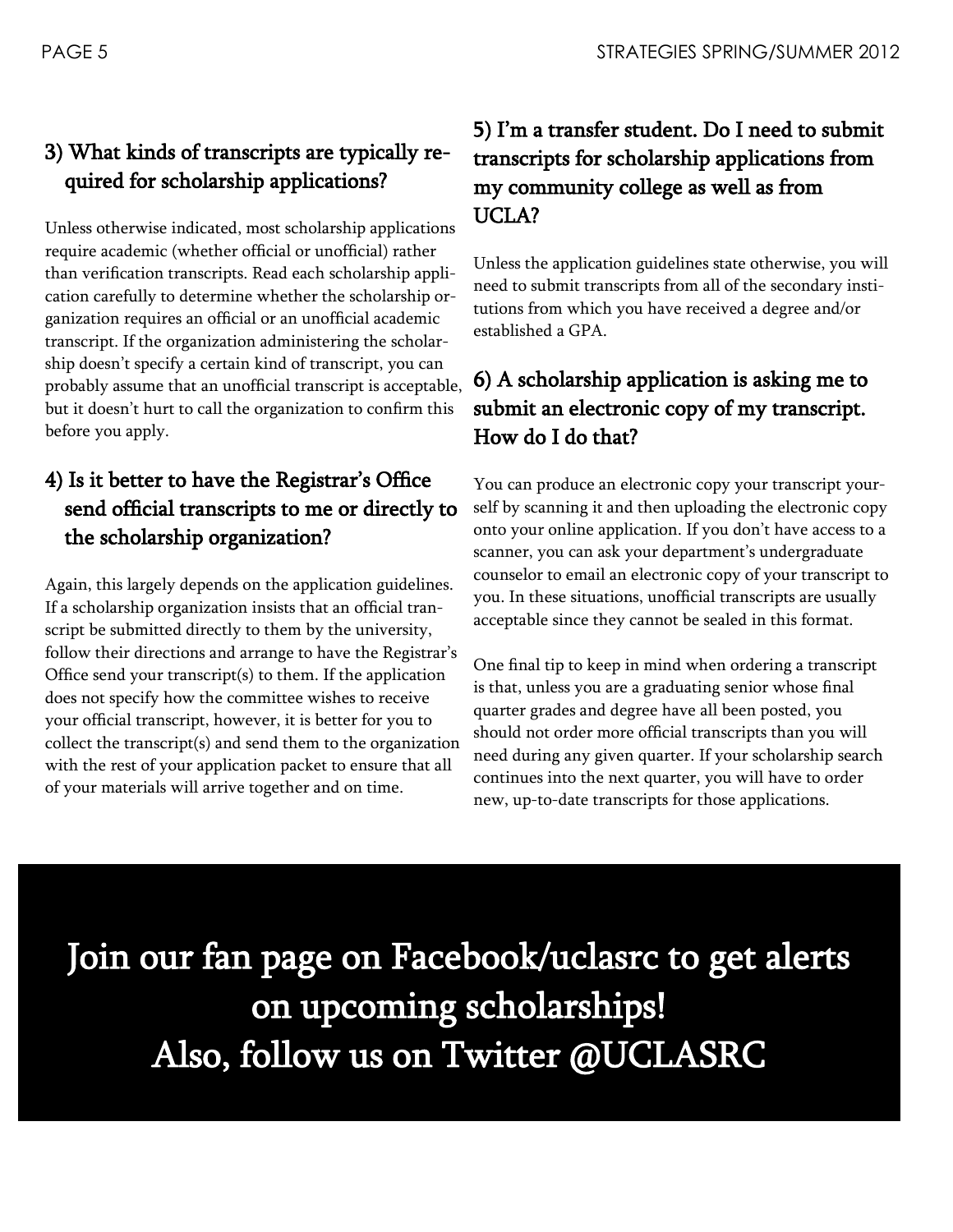# Write Your Personal Statement this Weekend!

By Hannah Nahm, SRC Staff

**LEVEN SERVIS ENDINEER SERVIS AND THE RESISTED THE VIS AND THE VIS AND THE VIS AND THE VIS AND THE VIS AND THE VIS AND THE VIS AND THE VIS AND THE VIS AND THE VIS AND THE VIS AND THE VIS AND THE VIS AND THE VIS AND THE VIS** et's face it: If you're like the rest of us, writing is not easy. Chances are, an impending paper deadline leaves you feeling anxious, queasy, or between writing that paper and cleaning the toilet (for the third time), the choice seems clear: the toilet. When it comes to scholarship applications, a personal statement is perhaps the single-most important and valuable document that can set you apart from the rest of the applicant pool. More than any other supporting data (such as the letter of recommendation or academic transcript), the personal statement is where you have exclusive control over what is included. It is a powerful tool you can use to present yourself in a winning light, whether that be as an individual with desirable personal qualities and interesting experiences, or a person who has overcome hardships or someone with ambitious professional aspirations.

Ironically, this knowledge of how heavily the personal statement is weighed is precisely why many of us dread or put off writing it, and why so many otherwise competitive students give up on the scholarship process altogether. It's easy to tell ourselves to "just write it," but where do we start? What questions can we ask to generate ideas that we can eventually build into the personal statement draft?

Like any major task, it helps to break down the writing into manageable parts and approach it as a process. By following this four-step process, you will have the first draft of your personal statement by the end of this weekend!

#### **Goal: To write the first draft of a personal essay by the end of this weekend**

**Step 1:** Friday (1-2 hours). Use questions from the Brainstorming Ideas in the next column. Don't worry about writing in complete sentences. Brainstorm and take lots of notes.

**Step 2:** Saturday (2-3 hours). Write a draft of the essay based on brainstorming ideas. Don't worry about length, grammar, or style, and to some extent, even content. Remember: Do not judge!

**Step 3:** Sunday (1-2 hours). Use the *Strategies for* Revision checklist below to revise what you have written. Read it through at least 3 times and make changes.

**Step 4:** Schedule a writing appointment with the SRC and email the draft as an attachment to your assigned SRC writing consultant no later than 24 hours before your scheduled appointment.

**BRAINSTORMING IDEAS**: Consider Your Abilities, Background, Interests, and Plans

- How do I think of myself? What sets me apart from others, and what do those qualities indicate about me? How did I acquire these qualities?
- How have my experiences and values prepared me for the study or career I want to pursue?
- What is my interest and motivation in my field of study? What have I gotten out of it so far and what do I hope to get out of the future?
- How did I become interested and motivated? Can I trace my interest to any concrete experiences?
- What are my strengths—personal, academic, and experiential?
- Is there any relevant aspect of myself that my resume or record does not reflect accurately?
- Do my relevant experiences form any pattern? Broad exploration? Increasing focus? Tackling greater and greater challenges?
- What kinds of experiences have taught me the most? How did I become the person I am today?

#### **STRATEGIES FOR REVISION**

- Read out loud, sentence by sentence
- Read out loud backwards, from last to first sentence
- Be sure to cut any sentence that is not specific or clear to you
- Make the writing personal, specific—YOURS (as opposed to impersonal, generic or general)

Example: "I want to be an engineer so I can build things for the future."

Better: "I want to be a civil engineer so I can build type x bridge in Boulder, Colorado, as my initial interest in this community was sparked by my childhood visits there."

*Special thanks to Dr. Valerie Shepard of the UCLA Graduate Resource Center for having first developed this four-step approach to writing the personal statement.*

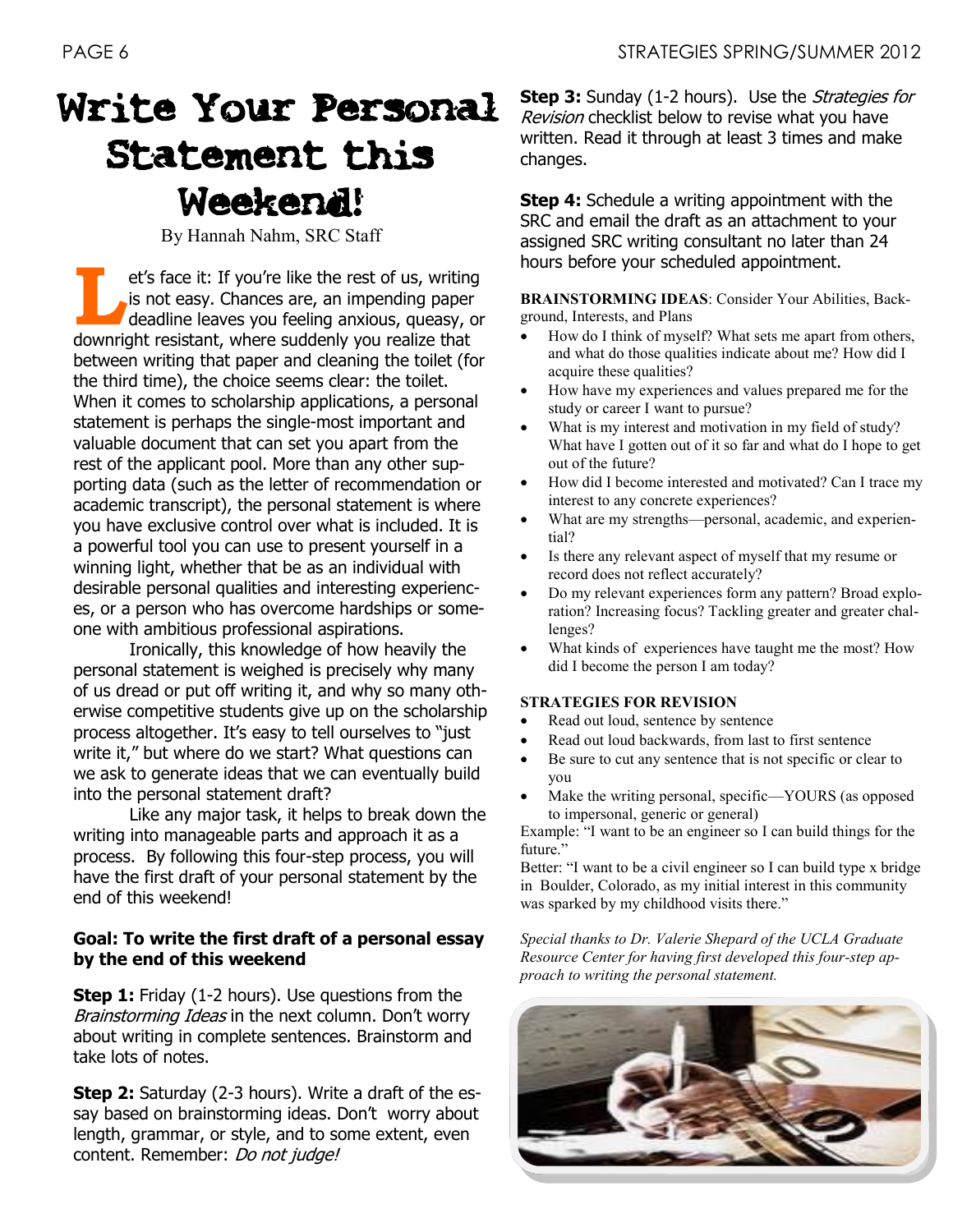# 2012-13 UCLA College Division of Undergraduate Education Donor Scholarships

### GENERAL REQUIREMENTS:

#### *Applicants must*

- Demonstrate **FINANCIAL NEED by completing the FAFSA.** Go to http://www.fafsa.ed.gov.
- Be UCLA undergraduate students enrolled full time within the College of Letters and Science.
- Fill out an application online, available at http://www.scholarshipcenter.ucla.edu/DUE/Cont\_Students.html.
- Provide all supporting documentation, including an **official or unofficial transcript** and a copy of the **PAL (Provisional Award Letter)** or **FAN (Financial Aid Notification)** letter. DO NOT SUBMIT A DPR..
- Submit completed applications to UCLA Scholarship Resource Center, 330 DeNeve Drive, 233 Covel Commons, Los Angeles, CA 90024.

### DUE MAY 15

**Myrtle Hickey De Luce Scholarship**: preference to graduates of Lincoln, Belmont, John Marshall, or other LAUSD high schools who participate in at least one extracurricular activity.

**Heather L. Kase Endowed Scholarship**: preference to female undergraduates of the Jewish faith who demonstrate financial need and academic potential.

**Louis Levy Endowed Scholarship**: students should have a minimum 2.5 cumulative GPA, demonstrate financial need, and have graduated from a CA public high school.

**Los Angeles Chapter of the Links Scholarship**: preference to African-American students who demonstrate financial need.

**Bess F. Raab Scholarship**: preference to students with a minimum 3.0 cumulative GPA; must provide evidence of participation in at least one extracurricular activity at UCLA or in the community.

**Rancho Park Rotary Club Scholarship**: preference to full-time UCLA seniors of Iranian/Persian descent who actively participate in community service and demonstrate strong financial need; minimum 3.5 cumulative GPA.

**John Ringlbauer UCLA Veteran's Scholarship**: awarded to a full-time UCLA student who is either currently enlisted or is a veteran of the Armed Forces and who honorably served the US. Preference to those who made the greatest commitment or sacrifice during their service.

**Louis and Zephyr Stuart Scholarship**: preference to Armenian students who demonstrate leadership through extracurricular activities at UCLA and in the community; minimum 3.0 cumulative GPA.

**Jo-Belle Wolf Undergraduate Scholarship**: preference to female students born in the US; minimum 3.0 cumulative GPA.

### DUE JUNE 30

**Nancy Diane Orford Scholarship**: preference to students with cystic fibrosis or other disabilities.

**National Notary Foundation Scholarship**: preference to students with a minimum 3.5 cumulative GPA and CA resident with strong leadership skills. **(for incoming freshmen only).**

**Don Shepherd Scholarship**: preference to students from San Diego County with a minimum 3.75 cumulative GPA **(for incoming freshmen only).**

Gertrude Pomish Scholarship: preference to students who actively participate in and demonstrate strong record of community service **(for incoming freshman only).**

**Leah Bettelman:** available to first year students with high merit and high financial need

**Ola Zuckerman:** available to first year students with high merit and high financial need